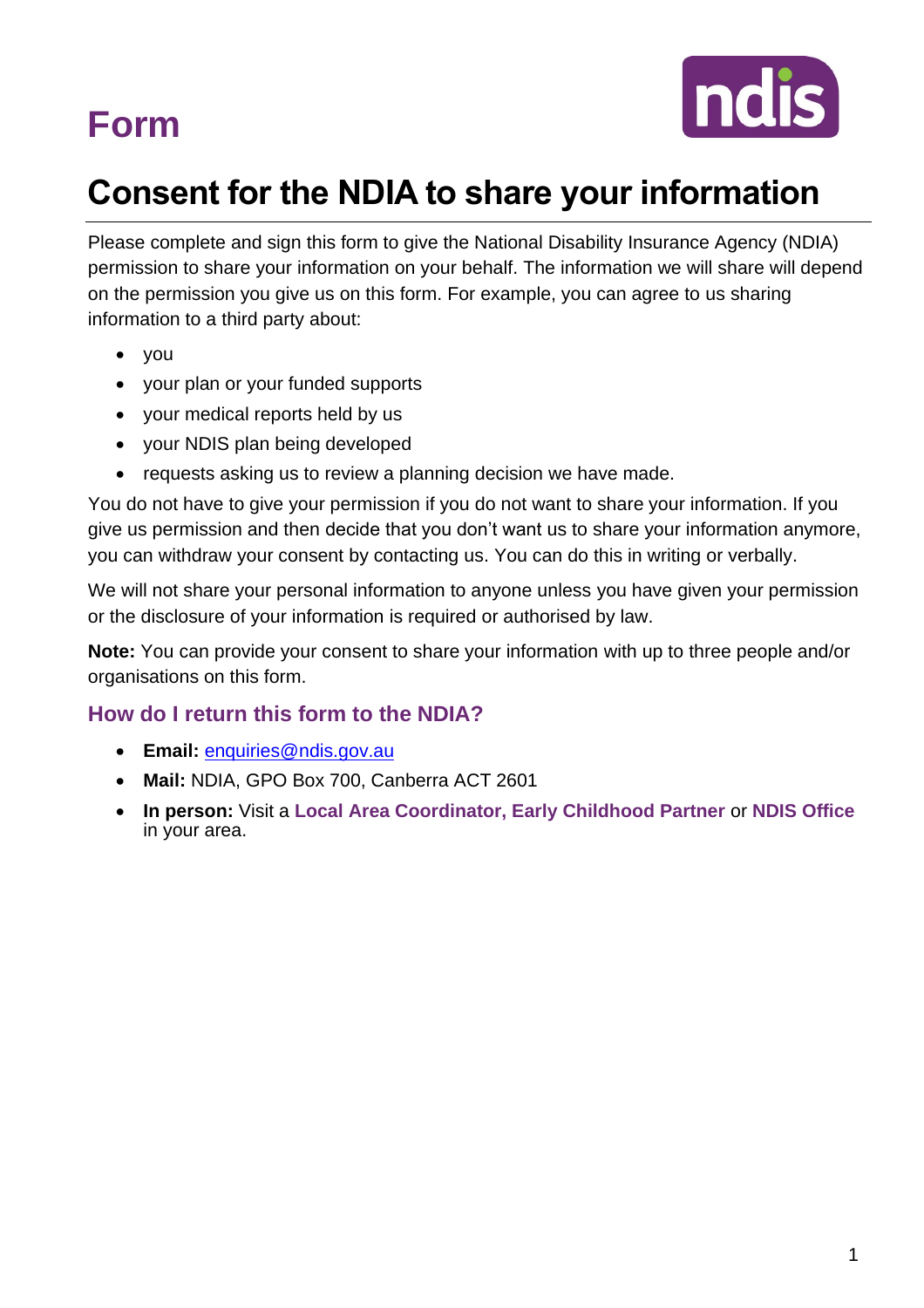

## <span id="page-1-0"></span>**Part A: Participant details**

**Note:** If you are **not** the participant and you are a child representative, plan nominee or legally appointed decision maker, please complete this section about the participant you are representing.

| Full name                                                           |  |
|---------------------------------------------------------------------|--|
| Date of birth (DD/MM/YYYY)                                          |  |
| NDIS participant number                                             |  |
| Preferred contact details<br>(phone number, email<br>address, etc.) |  |

## **Part B: Child representative, plan nominee, legally appointed decision maker details**

Please provide your details in this section if you are completing this form on behalf of a participant:

- under 18 years for whom you have parental responsibility, or a child representative
- for whom you are a plan nominee, or
- for whom you are a legally appointed decision maker (for example, a guardian).

The NDIA may ask you to provide confirmation that you are authorised to represent the participant and to verify your identity.

### **Please mark the relevant box below to indicate your relationship to the participant**

☐ Child representative

☐ Plan nominee

### $\Box$  Legally appointed decision maker

<span id="page-1-1"></span>

| Participant representative full<br>name                             |  |
|---------------------------------------------------------------------|--|
| Preferred contact details<br>(phone number, email<br>address, etc.) |  |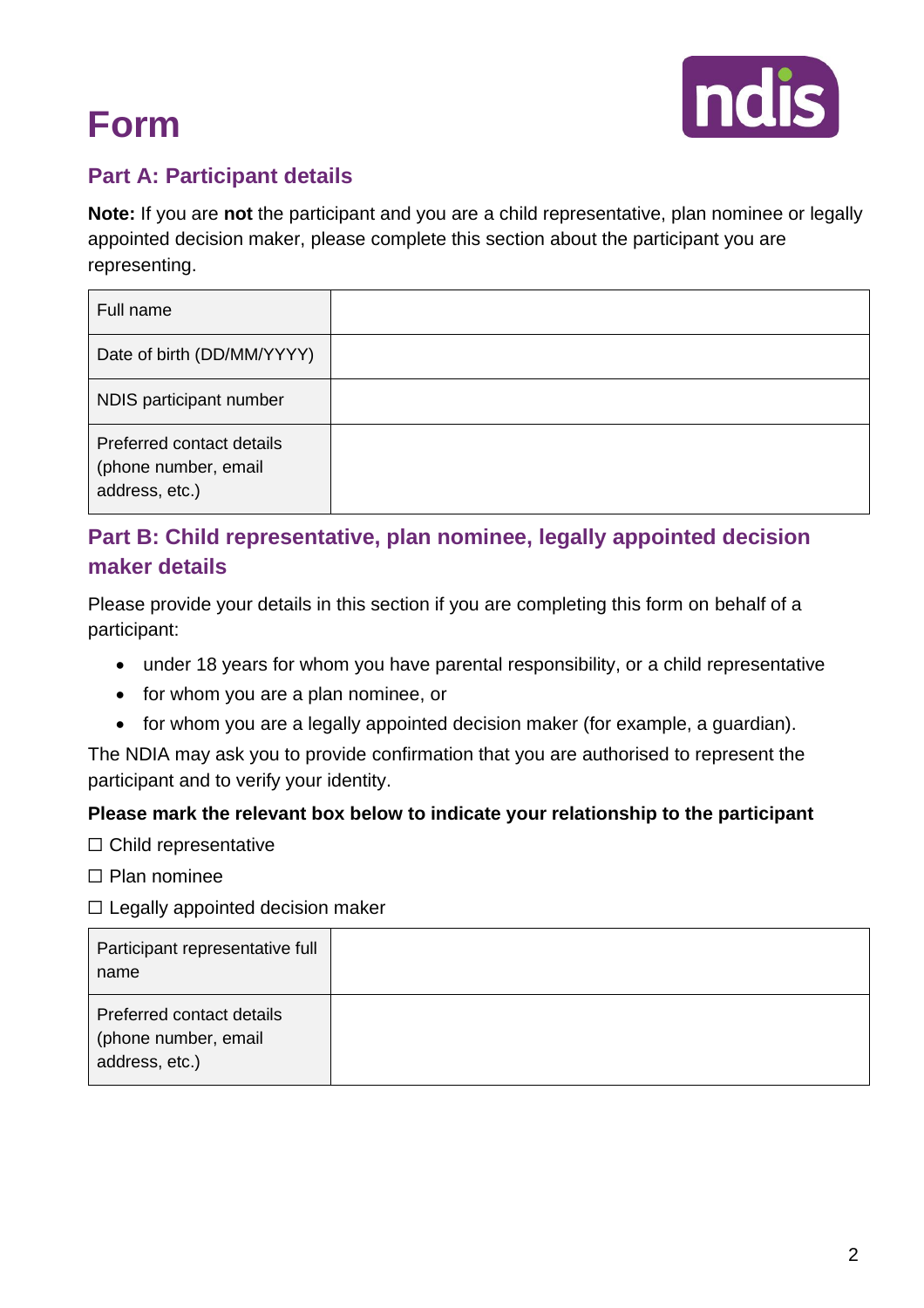

## **Part C: Third party details and consent**

I consent to the NDIA giving information about me (or the participant I am representing who is identified in **Part A** of this form), to the following people and/or organisations.

**Note:** In this part, you can provide the details of up to three people and/or organisations.

## **3.1 Person and/or organisation 1**

| Full name           |  |
|---------------------|--|
| <b>Organisation</b> |  |

**3.1a Please mark the relevant boxes below to indicate the information you give consent to share with this person and/or organisation**

### **My personal information**

- $\Box$  My name, date of birth, NDIS participant number and NDIS participant status
- $\Box$  My address, email and phone number
- ☐ Details about my Carers
- $\Box$  Details about my Informal supports
- ☐ Details about my Service providers

### **My NDIS information**

- $\Box$  The assessments and reports held about me by the NDIA
- ☐ My NDIA Access Request Form
- $\Box$  A copy of all parts of my current NDIS Plan
- $\Box$  A copy of my current NDIS Plan's Goals and Aspirations
- $\Box$  A copy of my current NDIS Plan's funding and support
- ☐ My NDIS Contact
- $\Box$  A copy of all parts of my previous NDIS Plan/s
- $\Box$  A copy of my previous NDIS Plan/s Goals and Aspirations
- $\Box$  A copy of my previous NDIS Plan/s funding and support

### **Any other information**

 $\Box$  If so, please specify what this information is below: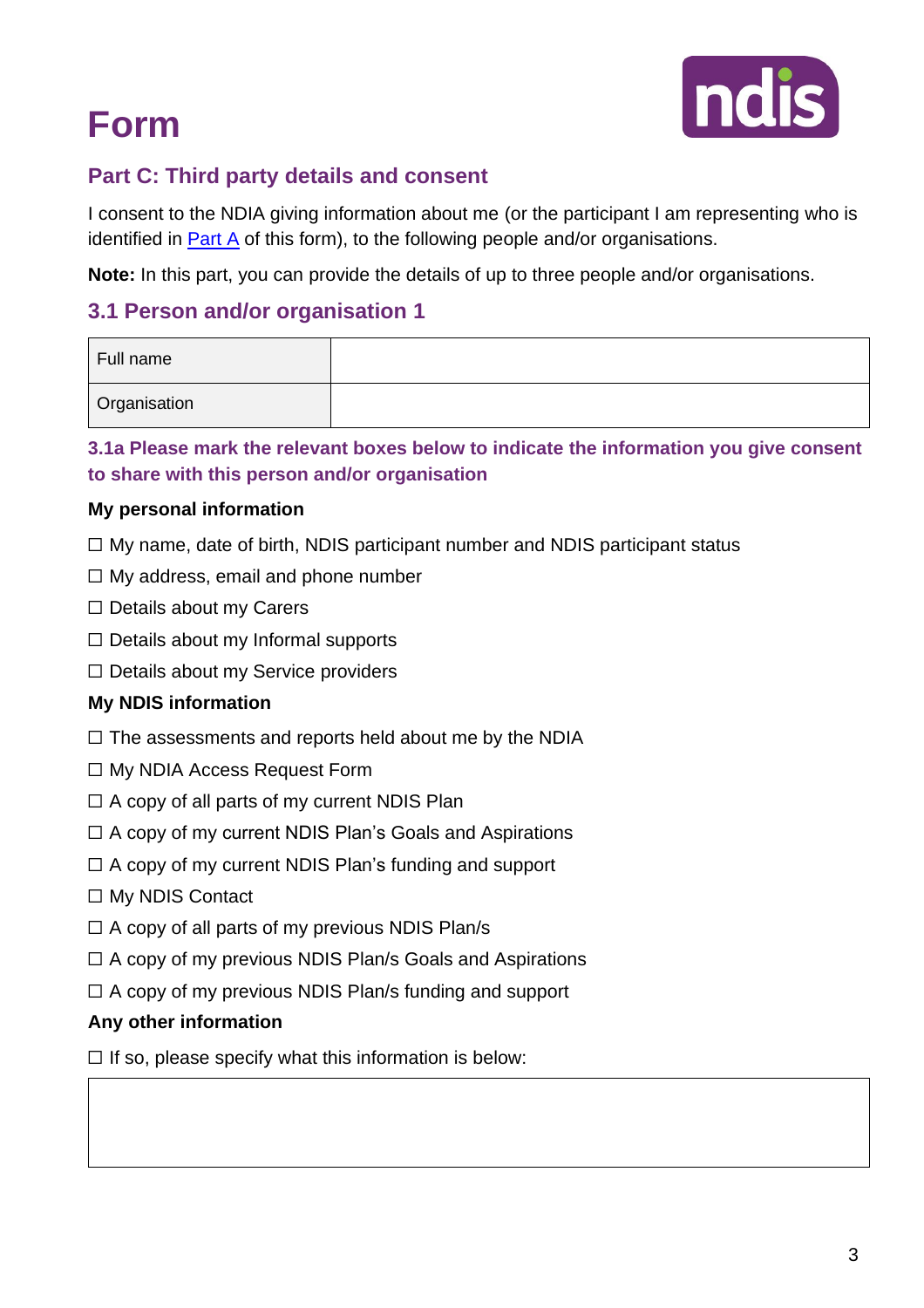

**3.1b Please mark the relevant boxes below to indicate the purpose of your consent for us to share this information**

- ☐ My NDIS Access request
- $\Box$  To prepare my first NDIS plan
- □ To review my NDIS plan
- $\Box$  To implement my NDIS plan
- $\Box$  To review a decision made by the NDIA
- ☐ To discuss an enquiry, complaint or feedback
- $\Box$  To discuss a provider payment query
- $\Box$  To discuss a provider quote
- ☐ To discuss an Administrative Appeals Tribunal request
- $\Box$  To discuss compensation I am or will be receiving
- □ Other. Please specify below:

### **3.1c Please mark the relevant box below to indicate the length of time you are providing the consent for**

#### ☐ Ongoing

- $\Box$  For the duration of my current NDIS plan
- $\Box$  For a set time ending (DD/MM/YYYY):

| $\Box$ Once only |
|------------------|
|------------------|

### **3.2 Person and/or organisation 2**

| Full name           |  |
|---------------------|--|
| <b>Organisation</b> |  |

### **3.2a Please mark the relevant boxes below to indicate the information you give consent to share with this person and/or organisation**

#### **My personal information**

- $\Box$  My name, date of birth, NDIS participant number and NDIS participant status
- $\Box$  My address, email and phone number
- ☐ Details about my Carers
- $\Box$  Details about my Informal supports
- □ Details about my Service providers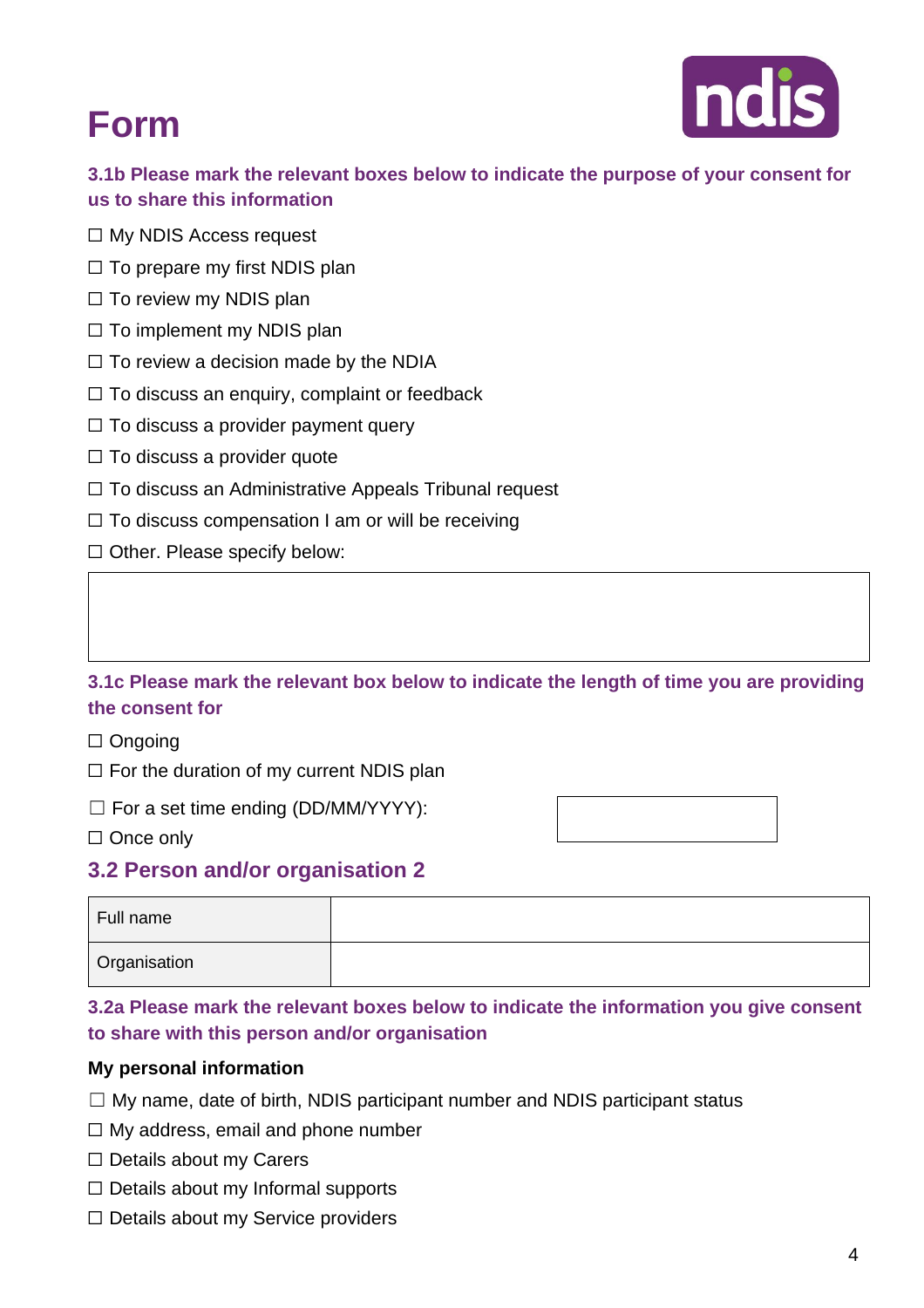

## **My NDIS information**

 $\Box$  The assessments and reports held about me by the NDIA

- ☐ My NDIA Access Request Form
- $\Box$  A copy of all parts of my current NDIS Plan
- ☐ A copy of my current NDIS Plan's Goals and Aspirations
- $\Box$  A copy of my current NDIS Plan's funding and support
- ☐ My NDIS Contact
- $\Box$  A copy of all parts of my previous NDIS Plan/s
- ☐ A copy of my previous NDIS Plan/s Goals and Aspirations
- $\Box$  A copy of my previous NDIS Plan/s funding and support

### **Any other information**

 $\Box$  If so, please specify what this information is below:

**3.2b Please mark the relevant boxes below to indicate the purpose of your consent for us to share this information**

- ☐ My NDIS Access request
- $\Box$  To prepare my first NDIS plan
- □ To review my NDIS plan
- $\Box$  To implement my NDIS plan
- $\Box$  To review a decision made by the NDIA
- $\Box$  To discuss an enquiry, complaint or feedback
- $\Box$  To discuss a provider payment query
- $\Box$  To discuss a provider quote
- ☐ To discuss an Administrative Appeals Tribunal request
- □ To discuss compensation I am or will be receiving
- □ Other. Please specify below: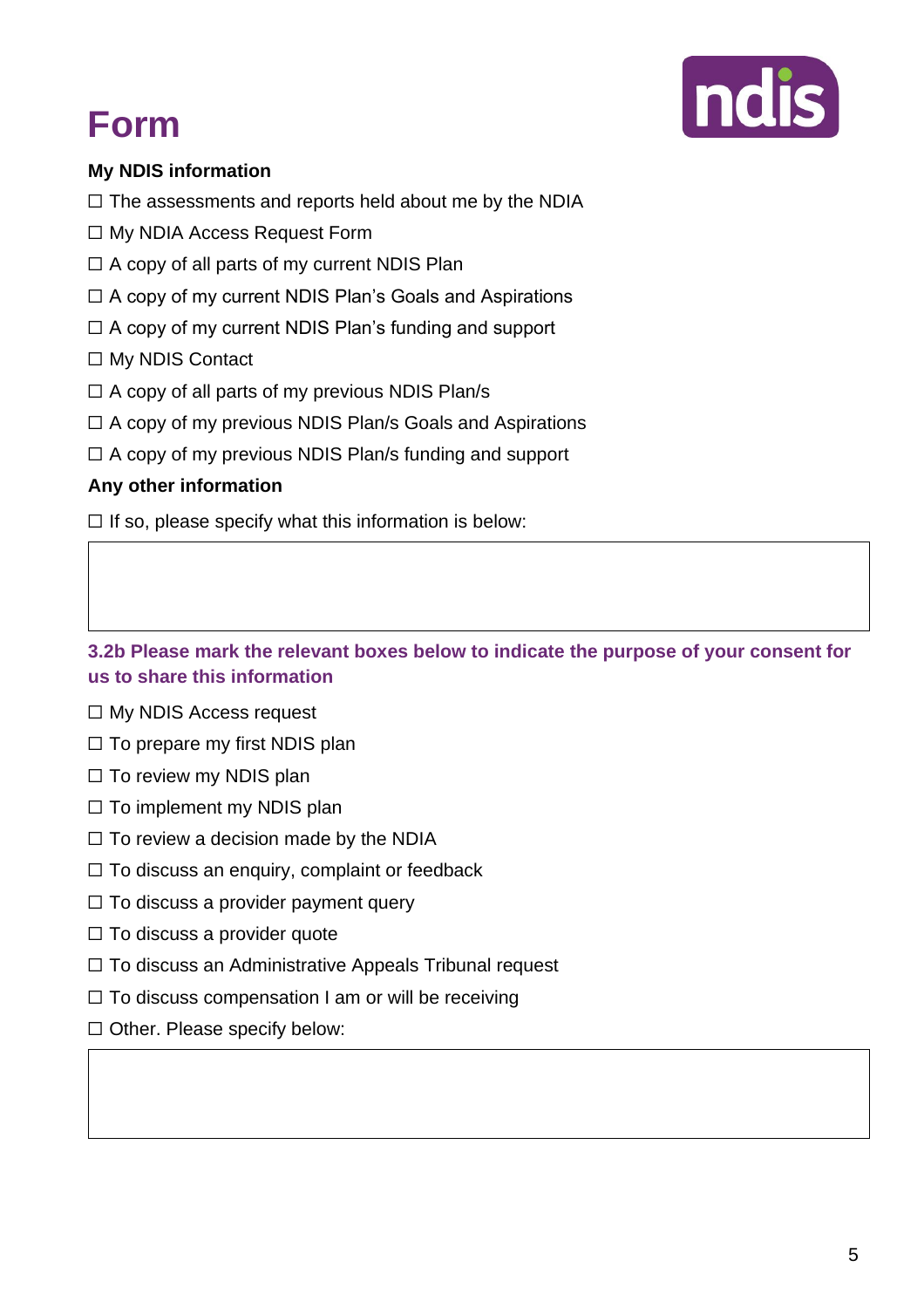

**3.2c Please mark the relevant box below to indicate the length of time you are providing the consent for**

- ☐ Ongoing
- $\Box$  For the duration of my current NDIS plan
- ☐ For a set time ending (DD/MM/YYYY):
- □ Once only

## **3.3 Person and/or organisation 3**

| Full name    |  |
|--------------|--|
| Organisation |  |

### **3.3a Please mark the relevant boxes below to indicate the information you give consent to share with this person and/or organisation**

### **My personal information**

- $\Box$  My name, date of birth, NDIS participant number and NDIS participant status
- ☐ My address, email and phone number
- □ Details about my Carers
- $\Box$  Details about my Informal supports
- ☐ Details about my Service providers

### **My NDIS information**

- $\Box$  The assessments and reports held about me by the NDIA
- ☐ My NDIA Access Request Form
- $\Box$  A copy of all parts of my current NDIS Plan
- ☐ A copy of my current NDIS Plan's Goals and Aspirations
- $\Box$  A copy of my current NDIS Plan's funding and support
- ☐ My NDIS Contact
- $\Box$  A copy of all parts of my previous NDIS Plan/s
- $\Box$  A copy of my previous NDIS Plan/s Goals and Aspirations
- $\Box$  A copy of my previous NDIS Plan/s funding and support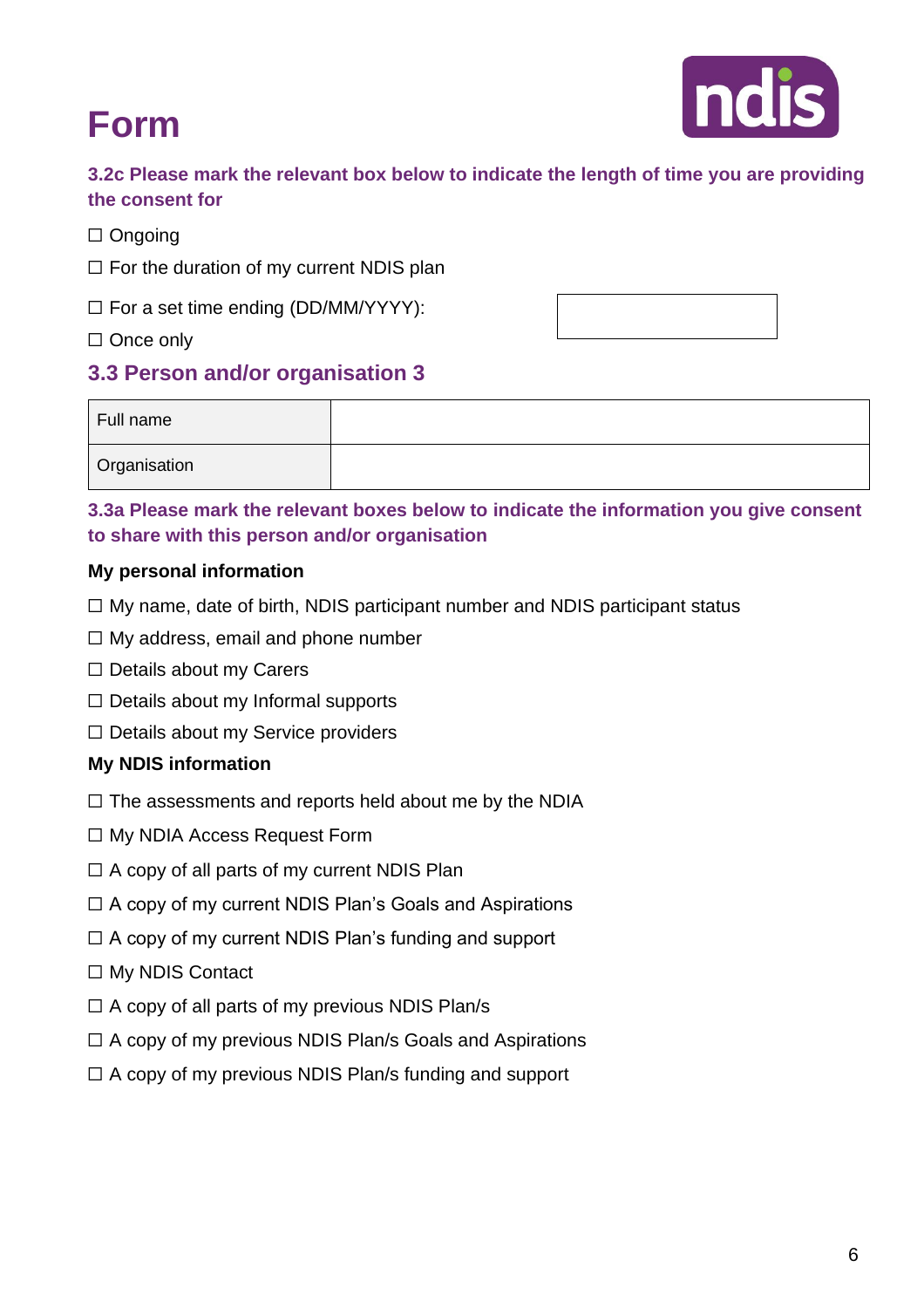



### **Any other information**

 $\Box$  If so, please specify what this information is below:

**3.3b Please mark the relevant boxes below to indicate the purpose of your consent for us to share this information**

- ☐ My NDIS Access request
- $\Box$  To prepare my first NDIS plan
- □ To review my NDIS plan
- □ To implement my NDIS plan
- $\Box$  To review a decision made by the NDIA
- ☐ To discuss an enquiry, complaint or feedback
- $\Box$  To discuss a provider payment query
- □ To discuss a provider quote
- ☐ To discuss an Administrative Appeals Tribunal request
- $\Box$  To discuss compensation I am or will be receiving
- □ Other. Please specify below:

### **3.3c Please mark the relevant box below to indicate the length of time you are providing the consent for**

- ☐ Ongoing
- □ For the duration of my current NDIS plan
- ☐ For a set time ending (DD/MM/YYYY):
- <span id="page-6-0"></span>□ Once only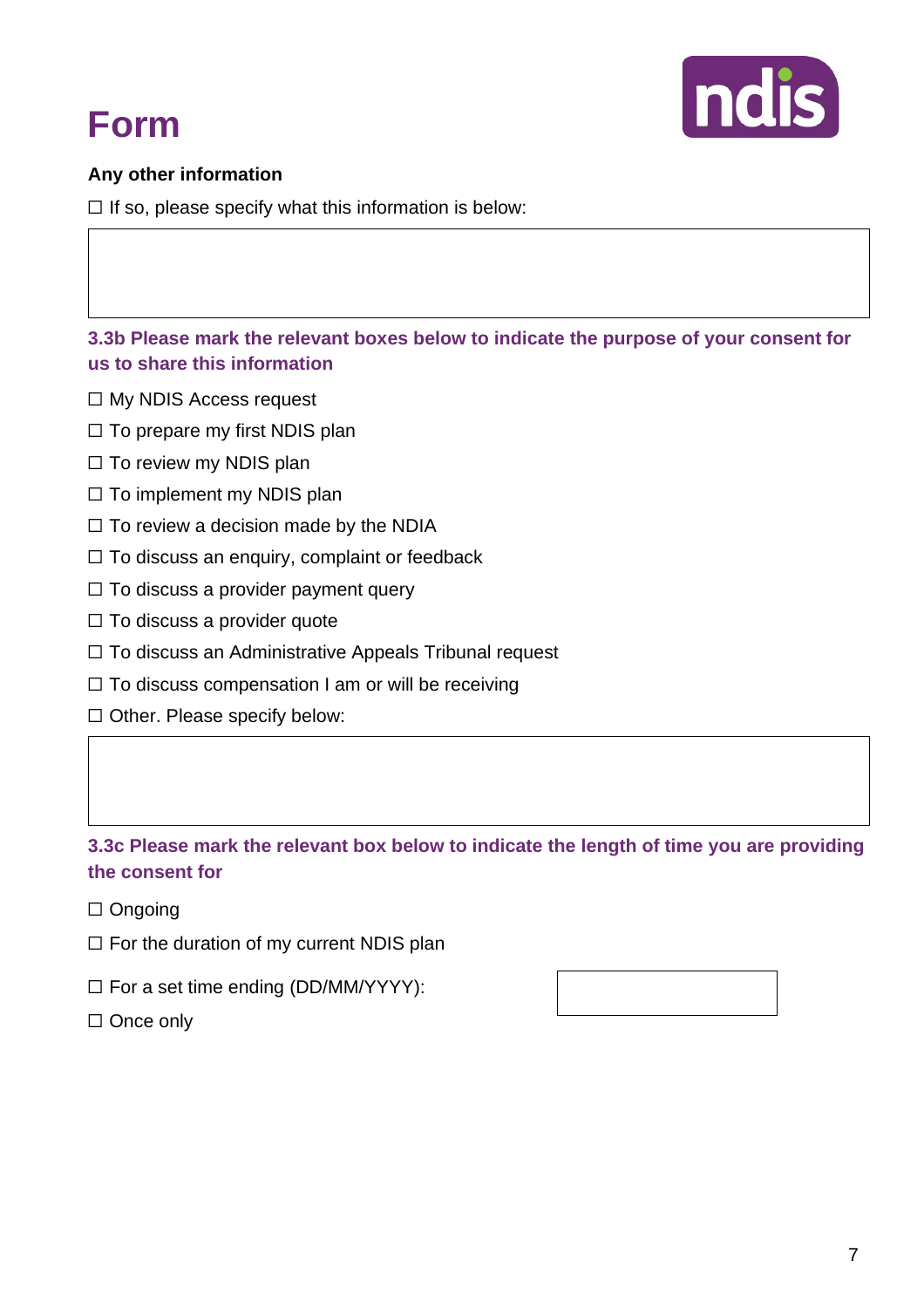

## **Part D: Your declaration**

**Please note:** NDIS participants' aged 18 and over have other options instead of signing this consent form.

- If you are unable to sign in **Part D**, you may provide verbal consent to the NDIA, or
- You can direct someone aged 18 and over to sign (your 'delegate') in the presence of a witness.

**If you direct a delegate to sign on your behalf**, your delegate and witness needs to complete [Part E.](#page-8-0) Otherwise, please sign, below.

#### **By signing this consent form (please mark each box below):**

 $\Box$  I understand I can obtain further information about how the NDIA handles my personal information from the Privacy Notice or Privacy Policy on the NDIS website. You can find this information on the NDIS website [\(ndis.gov.au/privacy\).](http://www.ndis.gov.au/privacy)

 $\Box$  I understand I have given the NDIA consent to give information about me to the third party or parties I have listed at [Part C](#page-1-1) on this form so they can take the identified action/s on my behalf.

 $\Box$  I understand I can withdraw or change my consent to share information and/or my permission for a third party to act on my behalf at any time.

| Signature        |  |
|------------------|--|
| Name             |  |
| Date (DD/MM/YYY) |  |

### **If you are not the participant, please mark the relevant box below to indicate your relationship to the participant**

□ Child representative

☐ Plan nominee

 $\Box$  Legally appointed decision maker (please provide the NDIA with details of this appointment if not already provided).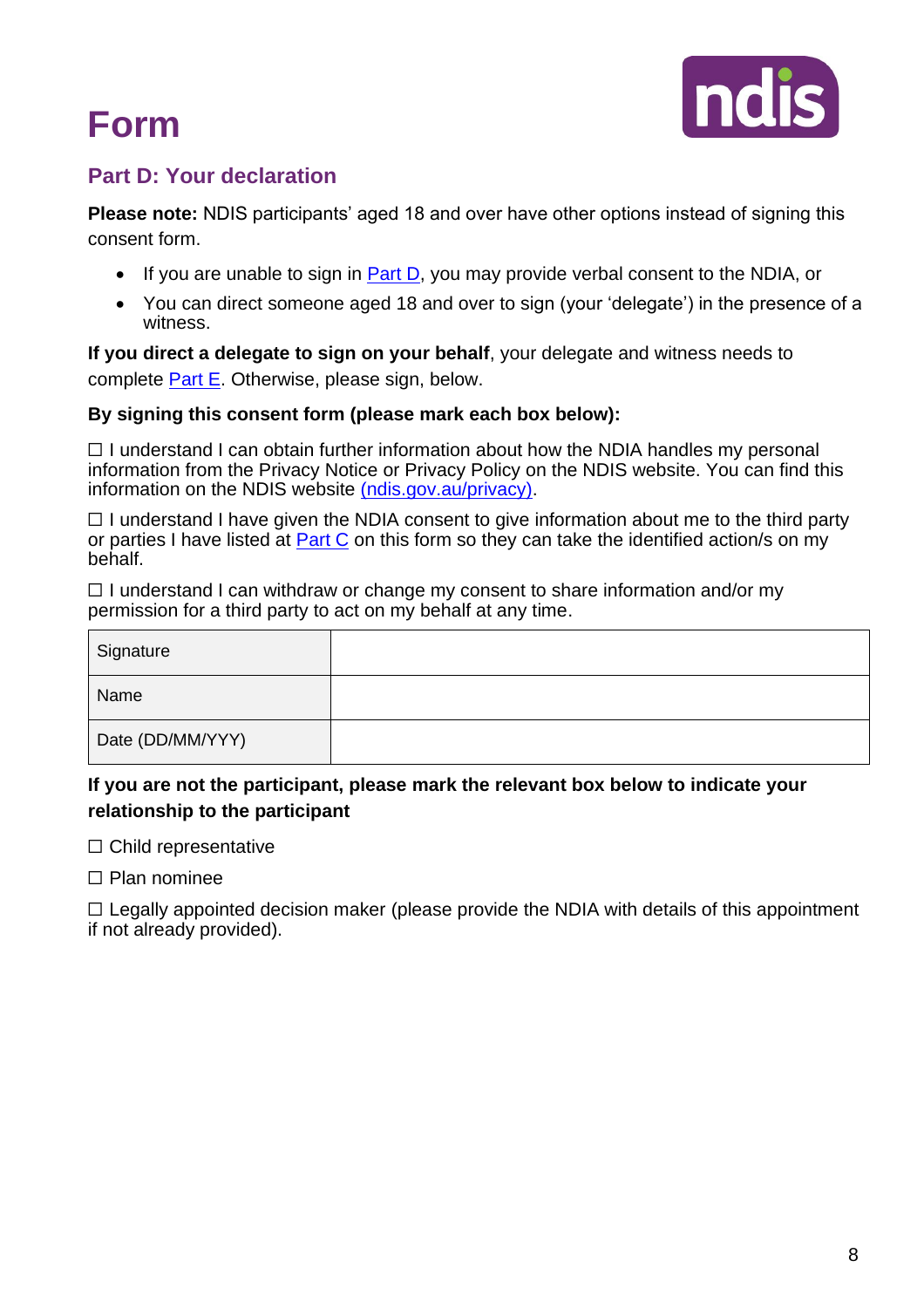

## <span id="page-8-0"></span>**Part E: Your delegate's declaration**

**Please note:** This section is **only** to be completed if you, the participant, is unable to sign this form in **Part D**. Instead, your chosen 'delegate' must be aged 18 and over and can sign in the presence of a witness.

| Signature of participant's<br>delegate |  |
|----------------------------------------|--|
| Name of participant's<br>delegate      |  |
| Signature of witness                   |  |
| Name of witness                        |  |
| Date (DD/MM/YYY)                       |  |

#### **Witness certification (please mark each box below):**

□ I certify this document was signed by the delegate in the presence of the person providing consent

 $\Box$  I certify that consent was provided freely and voluntarily; and

 $\Box$  I certify that the person providing consent has decision making capacity in relation to the provision of consent provided.